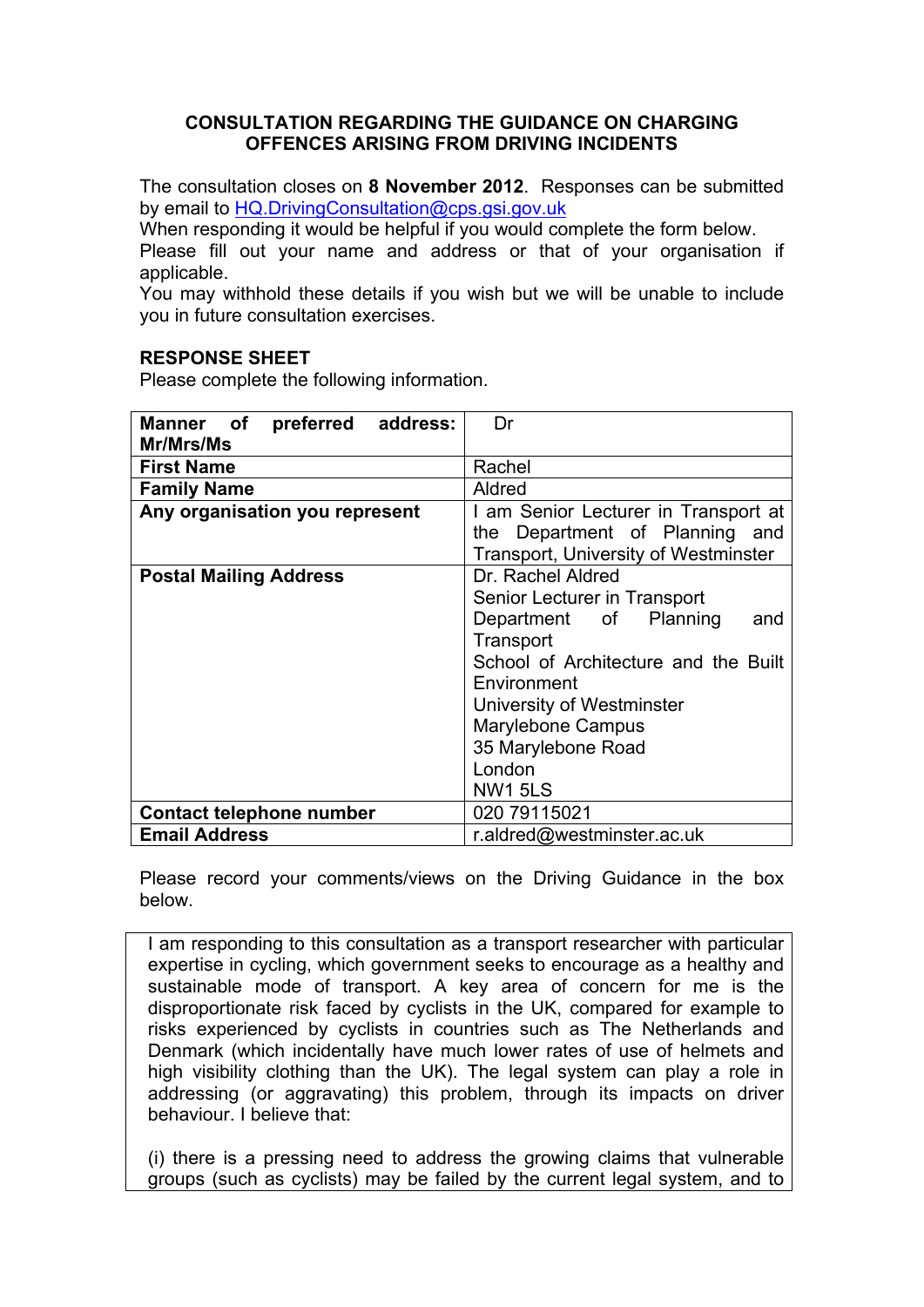update procedures and guidance (for example, in terms of periods of disqualification from driving) to ensure that justice is seen to be done for these groups, and

(ii) in particular, the proposed exemptions for those responding to emergencies are problematic and evidence must be provided for us to judge their likely impacts and whether such exemptions should be allowed.

The legal system should support (or at least not counteract) policy goals of increasing active travel, and provide justice for those who are injured and killed by other road users. The two are linked as a failure to provide justice for the vulnerable can lead to reduced levels of walking and cycling, potentially producing an increased health burden due to reduced levels of physical activity (and additional economic and social problems due to increased motorised travel; see for example research on the costs of congestion, such as that discussed in the House of Commons Select Committee Report on Transport and the Economy, 2011).

Currently there is concern from a variety of organisations, and from across the political spectrum, that the legal system fails to provide justice for road victims, particularly groups such as cyclists. This has for example been expressed by British Cycling in its call for a review of sentencing in cases involving death or serious injury to a cyclist, and by the MP for North East Cambridgeshire, Stephen Barclay, who has set up a website seeking 'tougher sentences for dangerous drivers who kill'. Recent research by NatCen for DfT (Road Safety Research Report No. 122, Attitudes to Road Safety: Analysis of Driver Behaviour Module, 2010 NatCen Omnibus Survey) suggests similar concern about enforcement and sentencing for road offences exists in the wider community. That report found (2011: 5) that 'respondents found current levels of police enforcement of traffic laws too low and existing penalties for road traffic offences too lenient.'

My own research (see e.g. Aldred and Jungnickel 2012, Aldred 2012), like that conducted for DfT (2010 - Christmas, S. et al, Safety, Cycling and Sharing the Road: Qualitative Research with Cyclists and Other Road Users; DfT Road Safety Web Publication No. 17) has found that cyclists are particularly likely to be stereotyped as being incompetent and reckless, while motorists are not subject to a general stigma in this way. This stereotype persists despite the low risk posed by cyclists to other road users and the relatively high risk that motorised road users pose to them.

Extensive research into labelling in educational settings has demonstrated how negative perceptions of stigmatised groups shape the behaviour even of those who would consciously disagree with them. At one end of the spectrum, the belief that cyclists are reckless and incompetent may translate into deliberate abuse (Aldred, 2012); at another end, it may mean everyday acts of incivility that in a minority of cases lead to tragedy (e.g. if motorists regularly give cyclists insufficient space when overtaking; inevitably there will be cases where this leads to collisions). Thus I believe it is particularly important that our justice system seeks to show that it deals fairly and